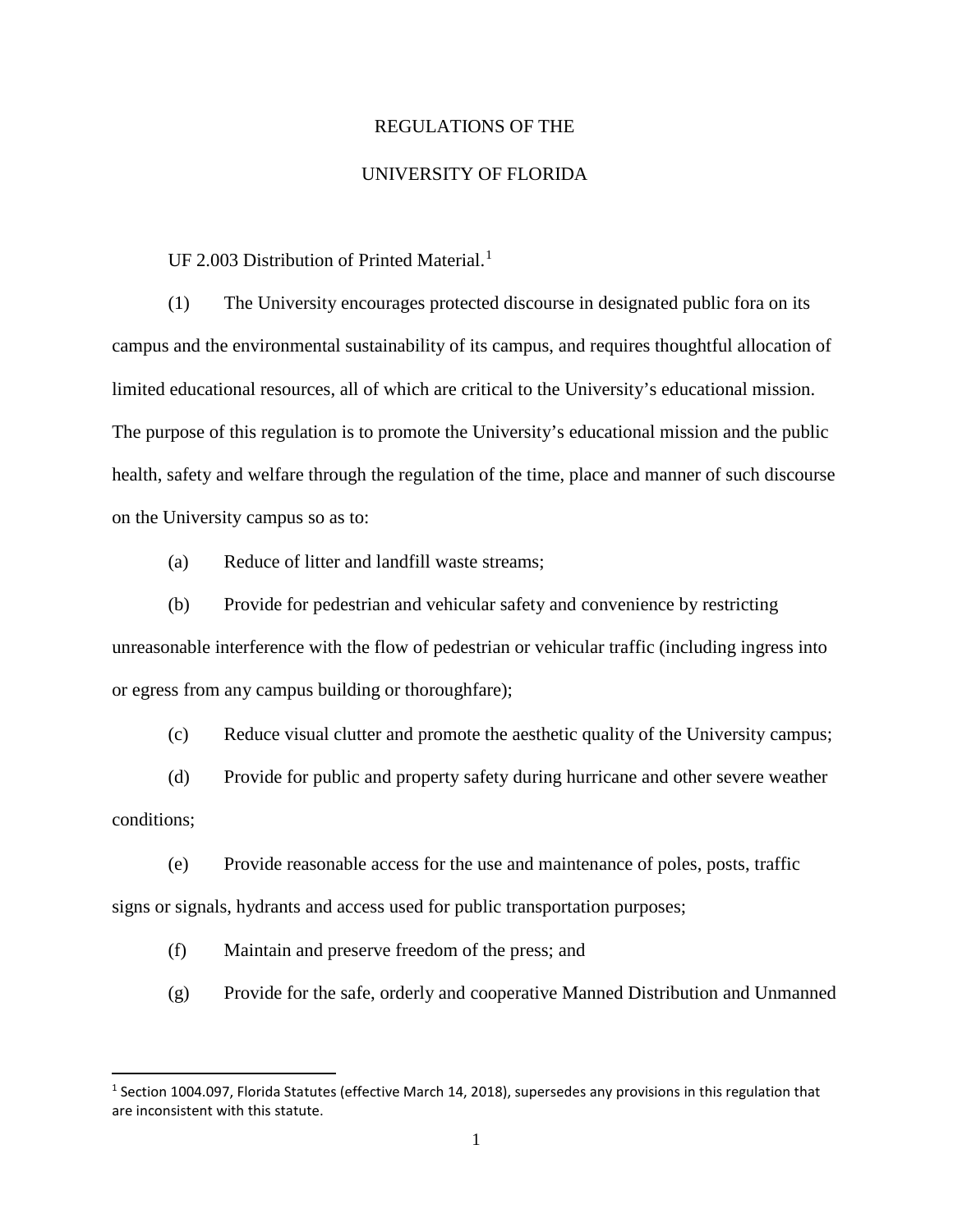Distribution of Printed Materials on the University campus.

(2) Definitions.

(a) "Designated Ground Area" means a Limited Designated Public Forum constituting a University-owned fixed area outdoors on the ground or pavement of the University's campus that is designated and made available by the University for the Unmanned Distribution of Printed Material via a Non-modular Unit.

(b) "Limited Designated Public Forums" means Designated Ground Areas and Modular Units that are owned, designated and made available by the University for the Unmanned Distribution of Printed Material and other fixed outdoor areas that are owned, designated and made available by the University for the Manned Distribution of Printed Material, under the time, place and manner conditions and restrictions established in this regulation.

(c) "Manned Distribution" means distribution by a natural person physically handing Printed Material to a consumer.

(d) "Modular Unit" means a Limited Designated Public Forum constituting a University-owned box which is a fixed location on the University's campus that is designated and made available by the University for the Unmanned Distribution of Printed Material.

(e) "Non-modular Unit" means publisher- or distributor-provided equipment used for the Unmanned Distribution of Printed Material in a Limited Designated Public Forum constituting a Designated Ground Area that is designated and made available by the University for that purpose.

(f) "Printed Material" means newspapers, handbills, leaflets, pamphlets, posters, magazines, and printed items of a like nature.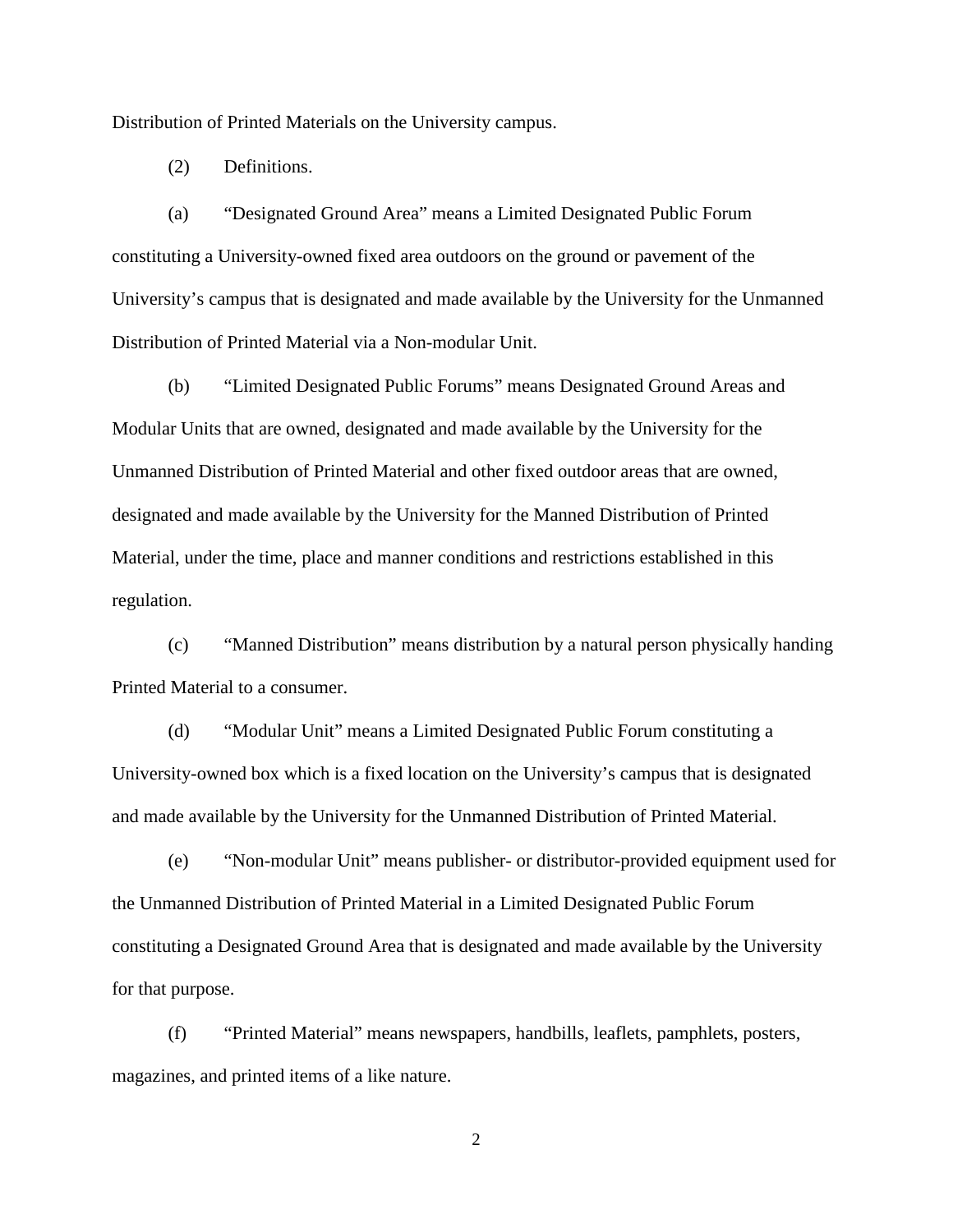(g) "Publisher" means any person, organization or entity that prints or arranges for the printing of, or acquires in bulk, Printed Materials for the purpose of distributing the Printed Materials, and any employee or agent of that person, organization or entity.

(h) "Unmanned Distribution" means distribution by placing Printed Materials at a location that is unattended by a natural person.

(3) The Distribution of Printed Material is permitted on campus in Limited Designated Public Forums that the University chooses to open for this purpose. Such distribution is subject to reasonable time, place, and manner requirements provided in this regulation to encourage protected speech in such public forums without interrupting or impairing the orderly operation of University programs, classes, studies, research, or other activities of the University and its faculty, students, staff, and invitees; the safety and security of the University and its faculty, students, staff, and invitees; the protection of the property and resources of the University and its faculty, students, staff and invitees; and the achievement of the University's mission.

(4) Any Publisher desiring to distribute Printed Material on the University campus may distribute under the following conditions:

(a) Manned Distribution of Printed Material is permitted, but Printed Material, whether sold or distributed without charge, may not be left unattended unless placed in a space within a Modular Unit or contained in a Non-modular Unit placed in location within a Designated Ground Area in compliance with this regulation. To promote the aesthetic quality of the University campus and to avoid littering the campus and interference with the operations, work and activities of the University, and its faculty, student and staff, Unmanned Distribution of Printed Material is permitted only in spaces provided in Modular Units and in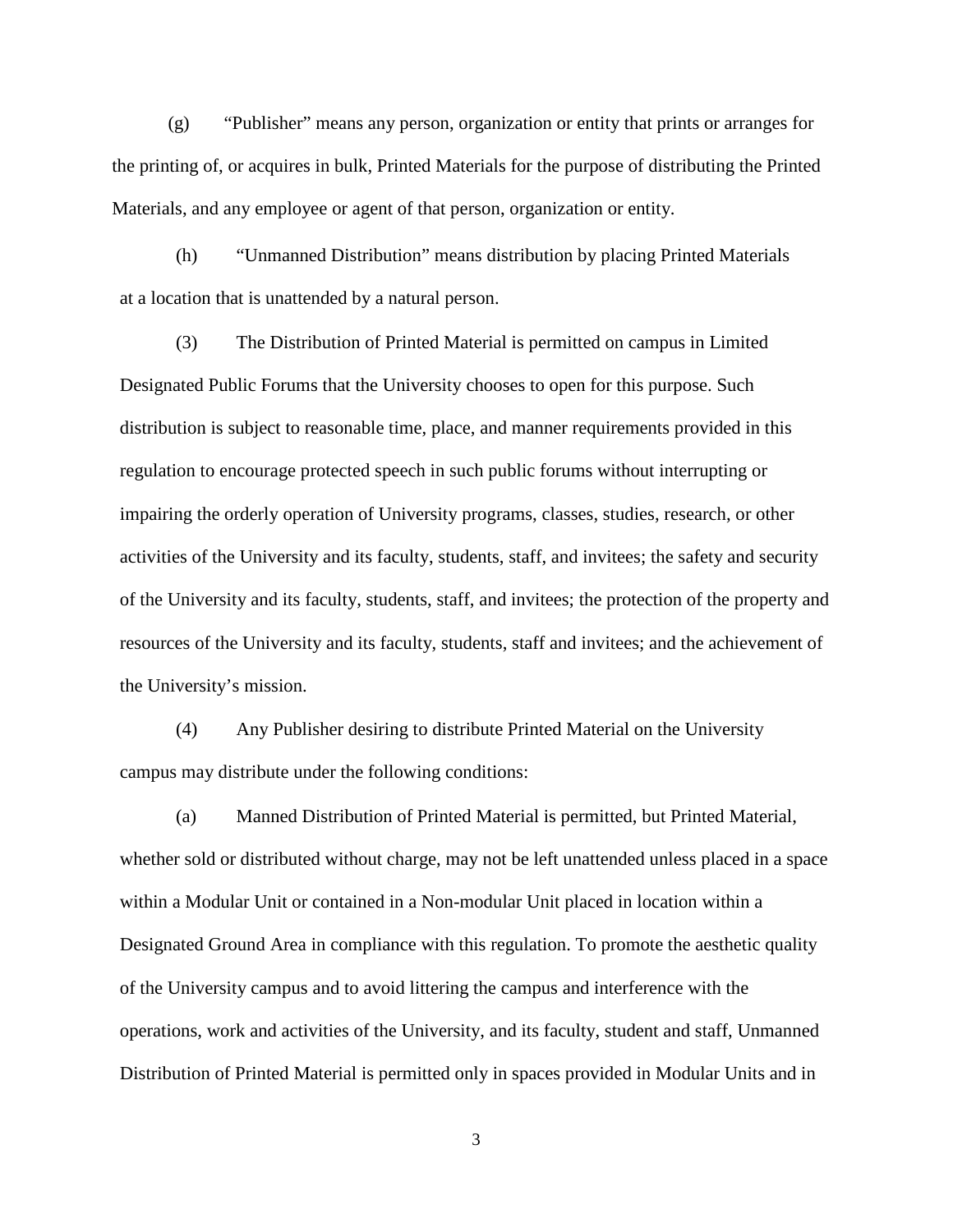Non-modular Units placed in locations within Designated Ground Areas pursuant to paragraph (5) of this regulation, and Printed Material may not be left in stacks, left on the ground, left on vehicles, or otherwise be left unattended, and equipment used in connection with Manned Distribution of Printed Material may not be left unattended and must be removed after its use.

(b) The Publisher distributing Printed Material is subject to all applicable University regulations and laws and regulations of the city, state and nation. For example only, distribution of Printed Materials by a student or student group or organization is subject to the Student Code of Conduct, among other regulations and law that apply.

(c) Speech that, alone or in combination with any conduct, is obscene, illegal or constitutes or is likely to provoke violence, an unsafe condition, an illegal action, destruction of property, or conduct that violates another provision of the University's regulations, is not protected and is prohibited in all areas of the campus.

(d) Advertisements for the illegal consumption of alcohol or the use, sale, consumption or distribution of illegal drugs are prohibited. Also prohibited are stand-alone advertisements for the rapid and excessive use or consumption of alcohol (conduct that violates University regulations and has contributed to death, serious injury and harm of individuals within the University community) including, but not limited to: 2-4-1 specials, beat-the-clock deals, happy hours, ladies' night, or illustrations/photos depicting these activities. Market-rate paid advertisements that are an immaterial and ancillary communication in a publication primarily for other purposes are not stand-alone advertisements and, if legal, are not prohibited by this clause. Alcohol education materials/promotions (i.e., alcohol/health programs, responsible drinking programs, or University of Florida Alcohol awareness organizations materials) are permissible, so long as they do not violate University of Florida Regulation 2.019 and do not include such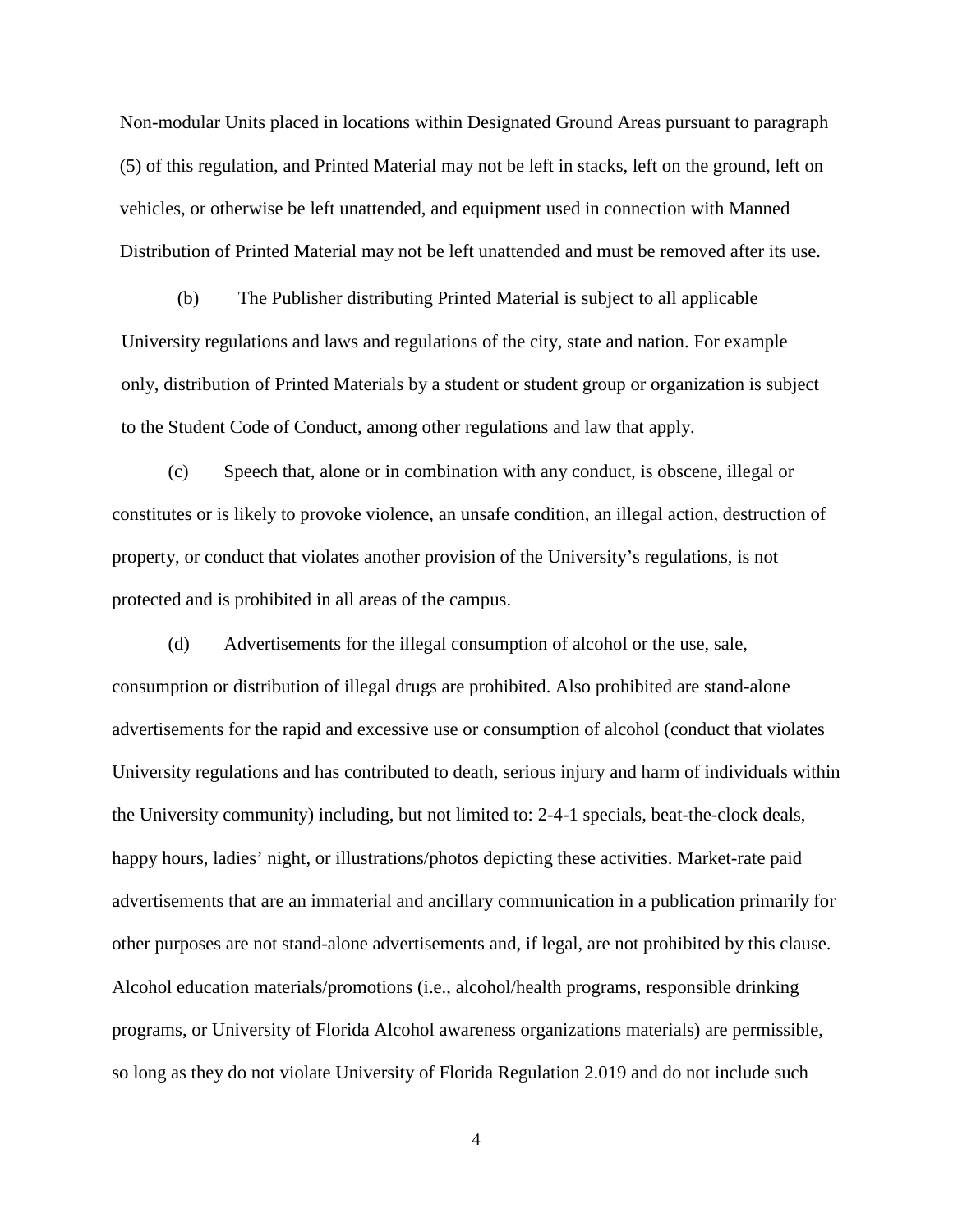advertisements. Research and course materials on alcohol or drugs are not considered advertisements for purposes of this regulation, and such materials and other activities that do not constitute advertisements are not addressed by this clause.

(e) Distribution of Printed Material must not interfere with or impair the operations and activities of the University or infringe on the rights of others, including, but not limited to, instructional and research activities and conditions in classrooms, laboratories and other settings; residential activities and conditions; office activities and conditions; free movement of pedestrian and vehicular traffic; safety and security; privacy; and department- or operational unitdetermined use of departmental or unit bulletin boards.

(f) Distribution of Printed Material may not take place within University buildings, structures and facilities, including athletic or recreational fields, with limited exceptions specifically provided in this regulation. In residence halls or other campus living areas, Printed Material may be distributed if, as and where permitted under the procedures approved by the governing bodies of those areas for such distribution. Distribution of Printed Material in classrooms is permitted at the discretion of the instructor. In any event, Printed Material may not be distributed in such a manner as to interfere with access to, or impair the condition or use of University buildings or facilities.

(g) Any Printed Material which identifies the author and/or Publisher as University personnel, or has subject matter, including photographs, which might incorrectly imply to the reader that such publication is University-sponsored, reflects the University's position, or is sponsored by authorized University personnel in their official capacity, must contain the following statement prominently exhibited in the first three pages: "This publication is solely the expression of the author and/or publisher and it is not a publication of the University of Florida,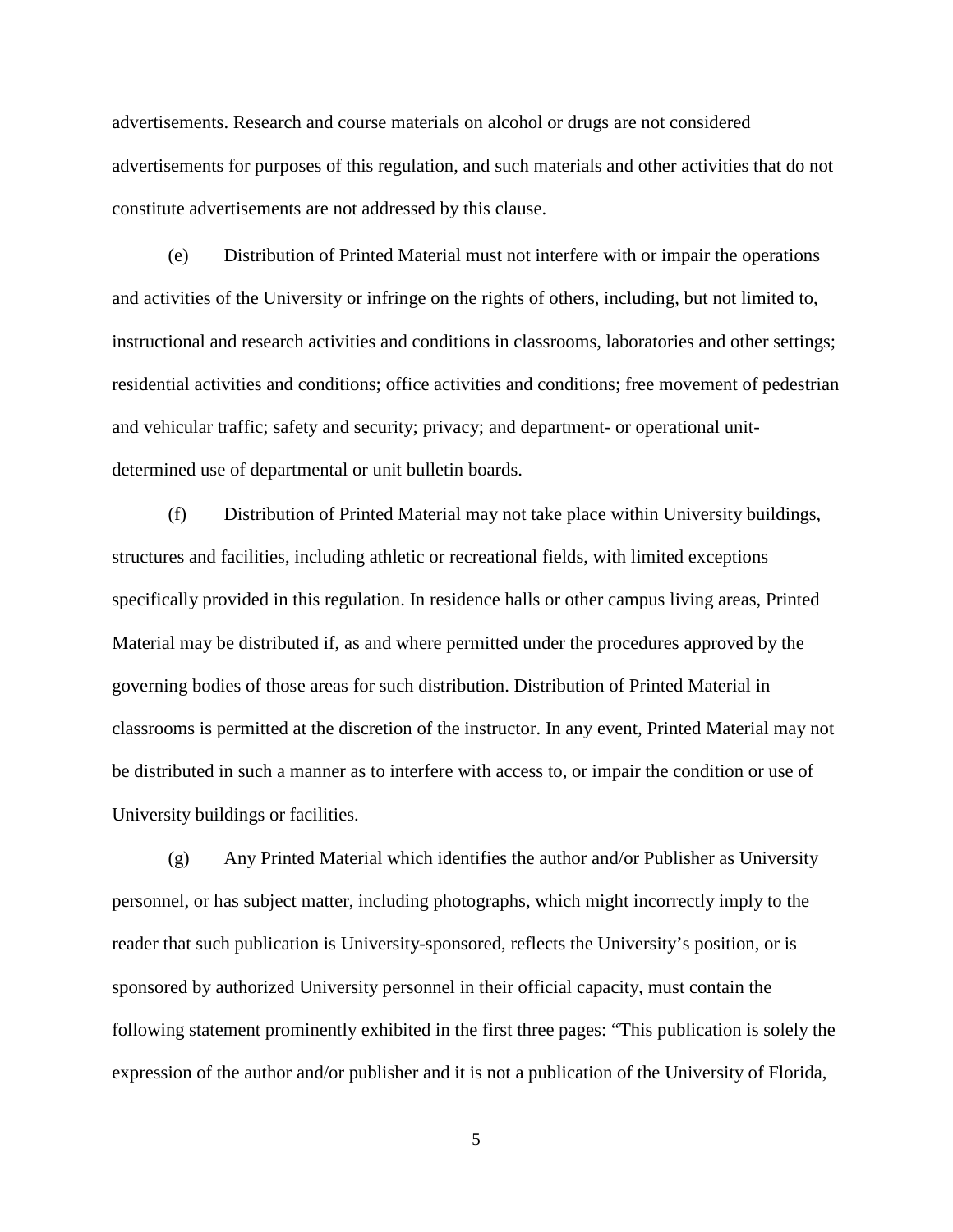nor is it in any way intended to express any policies or opinions of the University of Florida, or its personnel in their official capacities."

(h) No Printed Material may be posted or placed on trees, light or utility poles, any interior or exterior walls, windows, or doors of campus buildings, or on any campus facility, structure, building or property other than permanent official bulletin boards of the University designated for that purpose, except as permitted by the appropriate University official for official University instructional, research and administrative business in a manner that does not damage property, threaten safety or security or interfere with University activities.

(i) The use of adhesives in the posting of materials is strictly prohibited.

(j) The selling of Printed Material is subject to the provisions of University of Florida Regulation 4.006 and, if permitted by that regulation, must be sold in a space within a Modular Unit or in a Non-modular Unit placed in a location within a Designated Ground Area, complying with this regulation.

(k) Manned Distribution of Printed Material must be conducted in a manner that is not disruptive of University work or activities or pedestrian or other traffic, does not create a safety, security or health risk, and does not damage property or create litter uncollected by the distributor. Printed Material may not be forced upon an individual.

(1) Manned Distribution of Printed Material from groups, persons, and entities not defined as "University groups and organizations" under paragraph 2.004(l)(f), UF Reg., is limited to the following campus locations: Turlington Plaza, Plaza of the America, the north lawn of the J. Wayne Reitz Union, under the outside covered entrance to the Academic Research Building, J. Hillis Miller Health Science Center, and the northeast lawn of the College of Law. Public sidewalks adjacent to municipal or county streets in the University's vicinity are also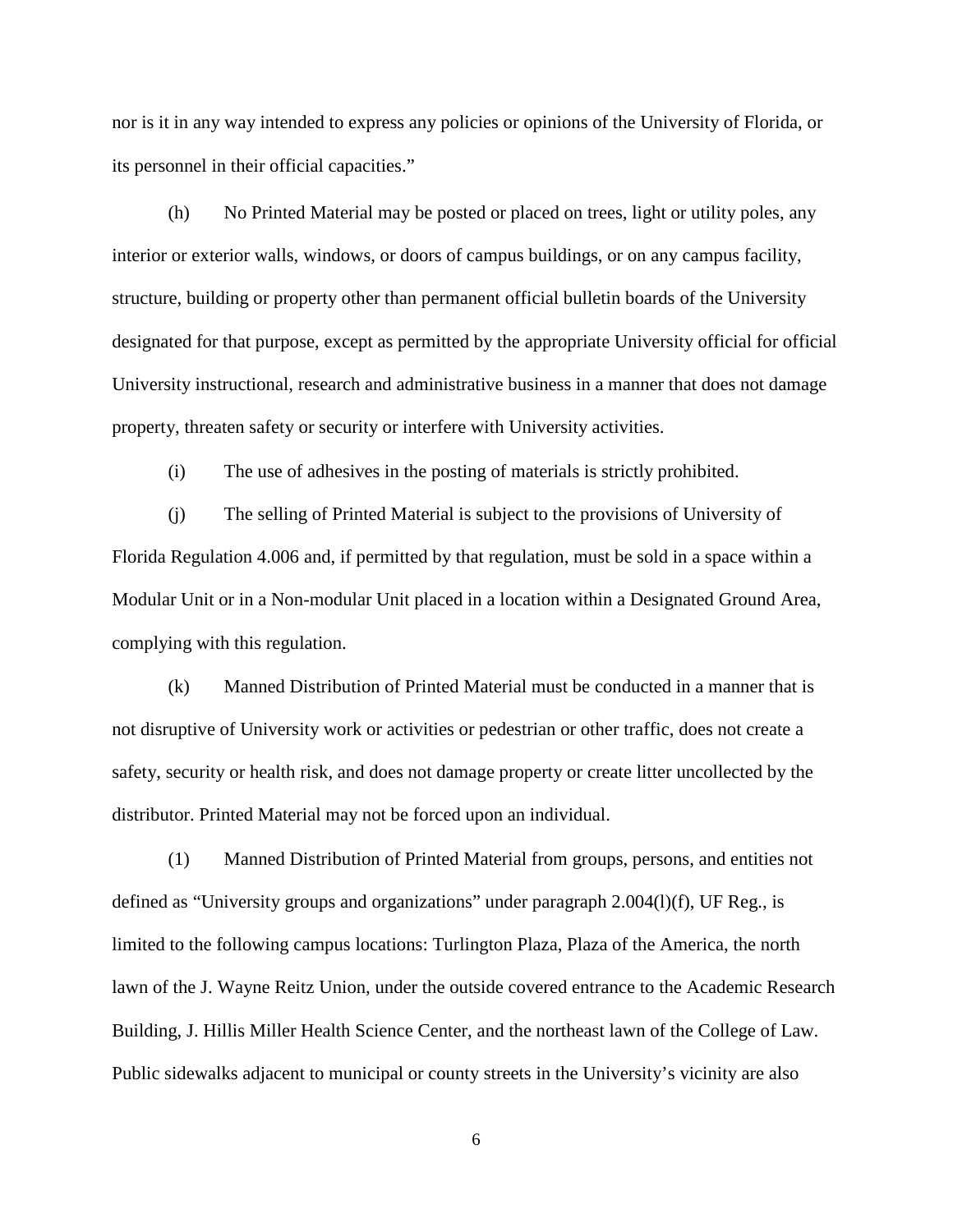available for Manned Distribution of Printed Material subject to the reasonable time, place and manner requirements of the applicable public authority.

(5) Unmanned Distribution in Space within Modular Units and in Non-modular Units Placed within Designated Ground Areas.

(a) When the University chooses to open space within Modular Units and locations for Non-modular Units to be placed within Designated Ground Areas as Limited Designated Public Forums for the purpose of Unmanned Distribution of Printed Materials, the criteria in this regulation governing such distribution shall be aimed at providing reasonable access to the University community without interfering with pedestrian or vehicular travel, creating an unsafe or unsecure condition, creating litter uncollected by the distributor, compromising the aesthetic quality of the University's campus, or interfering with or impairing University education, research, administrative or other work.

1. Unmanned Outdoor Distribution of Printed Materials by a Publisher is permitted solely under a University license for the use of a space within a Modular Units or for the placement of a Non-modular Unit in a location within a Designated Ground Area. Such license is issued by the University's Associate Vice President for Business Affairs or designee upon approval of an application by a Publisher for such a license in accordance with the provisions of this paragraph  $(5)(a)-(i)$ .

2. The following procedures shall govern licensing of Unmanned Distribution of Printed Materials on the University campus. Notwithstanding any other provision of this regulation, the Vice President for Business Affairs, Associate Vice President for Business Affairs or a designee shall not consider the content of the Printed Materials in determining whether to approve an application or appeal for a license hereunder.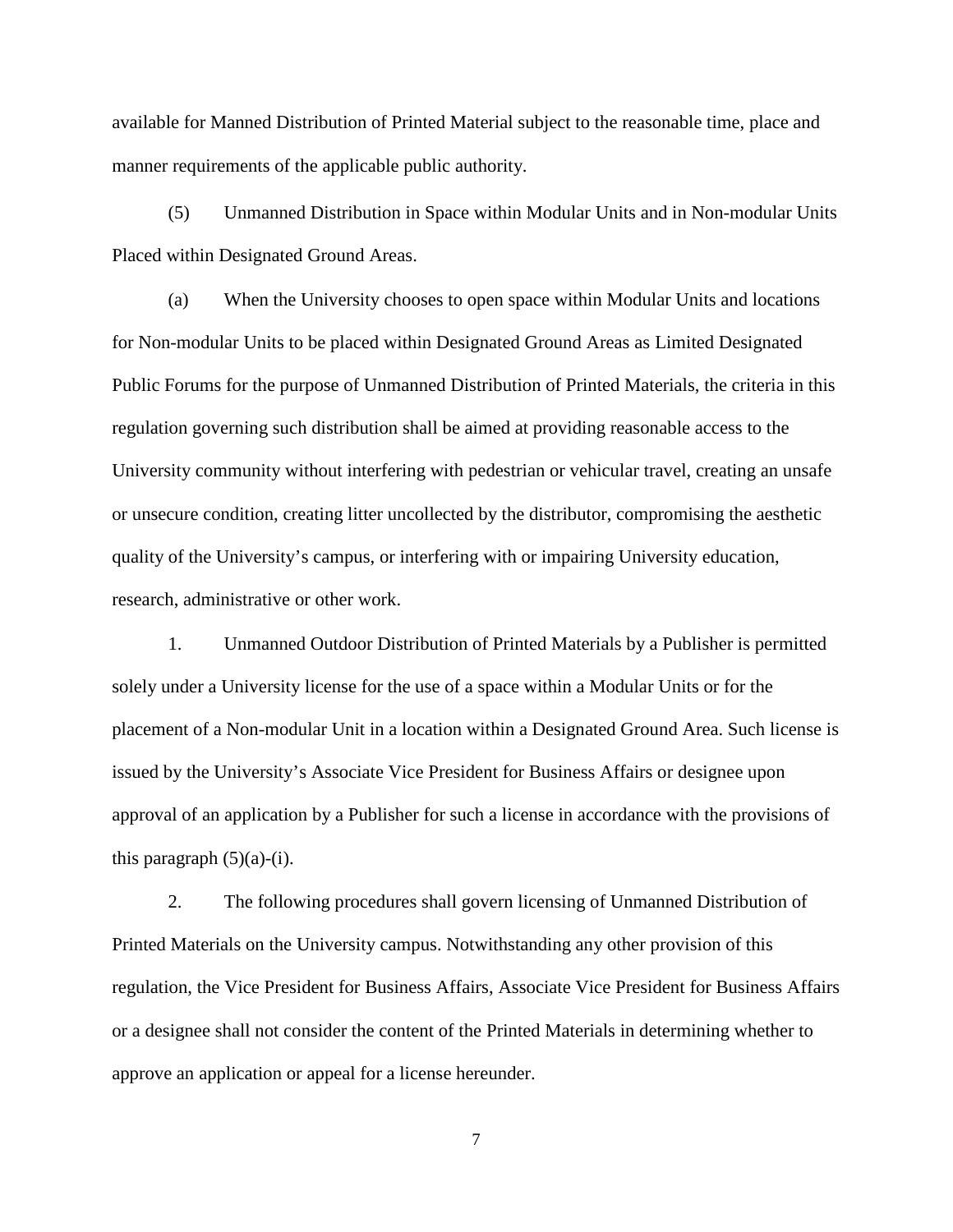3. The locations of Modular Units for Unmanned Distribution of Printed Materials are shown at [http://www.bsd.ufl.edu/G1C/modularracks.aspx.](http://www.bsd.ufl.edu/G1C/modularracks.aspx) Areas of campus where the University has only opened Limited Designated Public Forums for such purpose within Modular Units are also shown at that Website.

4. Designated Ground Areas within which locations are established for the placement of Non-modular Units for Unmanned Distribution of Printed Materials are shown at [http://www.bsd.ufl.edu/G1C/modularracks.aspx.](http://www.bsd.ufl.edu/G1C/modularracks.aspx)

5. A Publisher may petition the Associate Vice President for Business Affairs or designee to create additional Designated Ground Areas for the placement of Non-modular Units, provided that the proposed locales shall not be in areas of the campus where Modular Units are the only Limited Designated Public Forums opened by the University for the Distribution of Printed Material, as such areas are shown at the Website cited in paragraph (5)(a)3. The Associate Vice President for Business Affairs or designee will determine whether to approve the petition within 30 days of its receipt. In considering whether to grant approval of such petition, the Associate Vice President for Business Affairs or designee shall consider, without reference to content, whether allowing such additional Designated Ground Areas will interfere with pedestrian or vehicular travel, create an unsafe or unsecure condition, compromise the aesthetic of the University's campus, interfere with or impair University education, research, administrative or other work, or increase costs or require other resources of the University.

(b) Each application for a license for Unmanned Distribution of Printed Materials by a Publisher in a space within a Modular Unit or in a Non-modular Unit placed in a locale within an existing Designated Ground Area shall provide:

1. The name, physical address, telephone number, contact name, and email address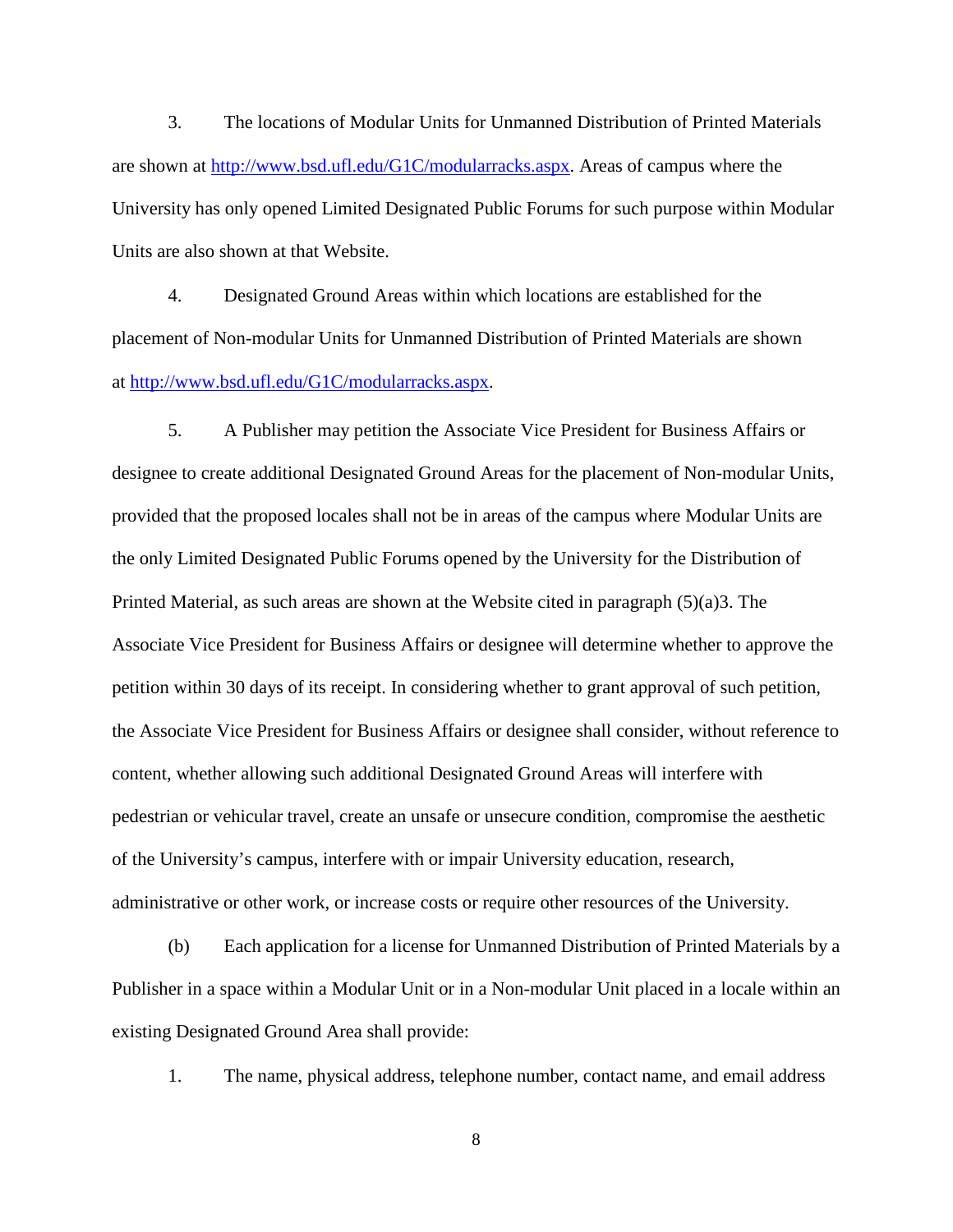of the applicant.

2. Whether the applicant seeks a license for the use of space(s) within Modular Unit(s) and/or placement of Non-modular Unit(s) in Designated Ground Area(s).

3. The name of the Printed Material publication proposed for Unmanned Distribution.

4. The location(s) of the particular Modular Unit(s) and/or the proposed location(s) for Non-modular Unit(s) within particular Designated Ground Area(s) where the applicant seeks to distribute Printed Material. See the locales of these Limited Designated Public Forums at the Websites cited in paragraph  $(5)(a)$ 3 and 4.

5. In the case of an application for the use of space(s) in Modular Unit(s), the number of spaces or half-spaces in each Modular Unit that the applicant proposes to use, the specific space(s) within an applicable Modular Unit that the applicant seeks to use, and an executed license agreement (provided by the University) whereby the applicant agrees that the applicant will comply with the provisions of this regulation, will not alter the Modular Unit in any way and will comply with other reasonable conditions related to the use and operation of Modular Units.

6. (A) In the case of an application for the placement of Non-modular Unit(s) within Designated Ground Area(s), a description of the proposed location(s) within each identified Designated Ground Area for each Non-modular Unit, a certification that the Non-modular Unit(s) will be identical in color, size, material, and dimensions to existing Modular Units, and an executed license agreement (provided by the University) whereby the Publisher agrees to bear all costs associated with the Non-modular Unit(s), comply with this regulation, and comply with other reasonable conditions related to the use of the applicable Designated Ground Area(s) for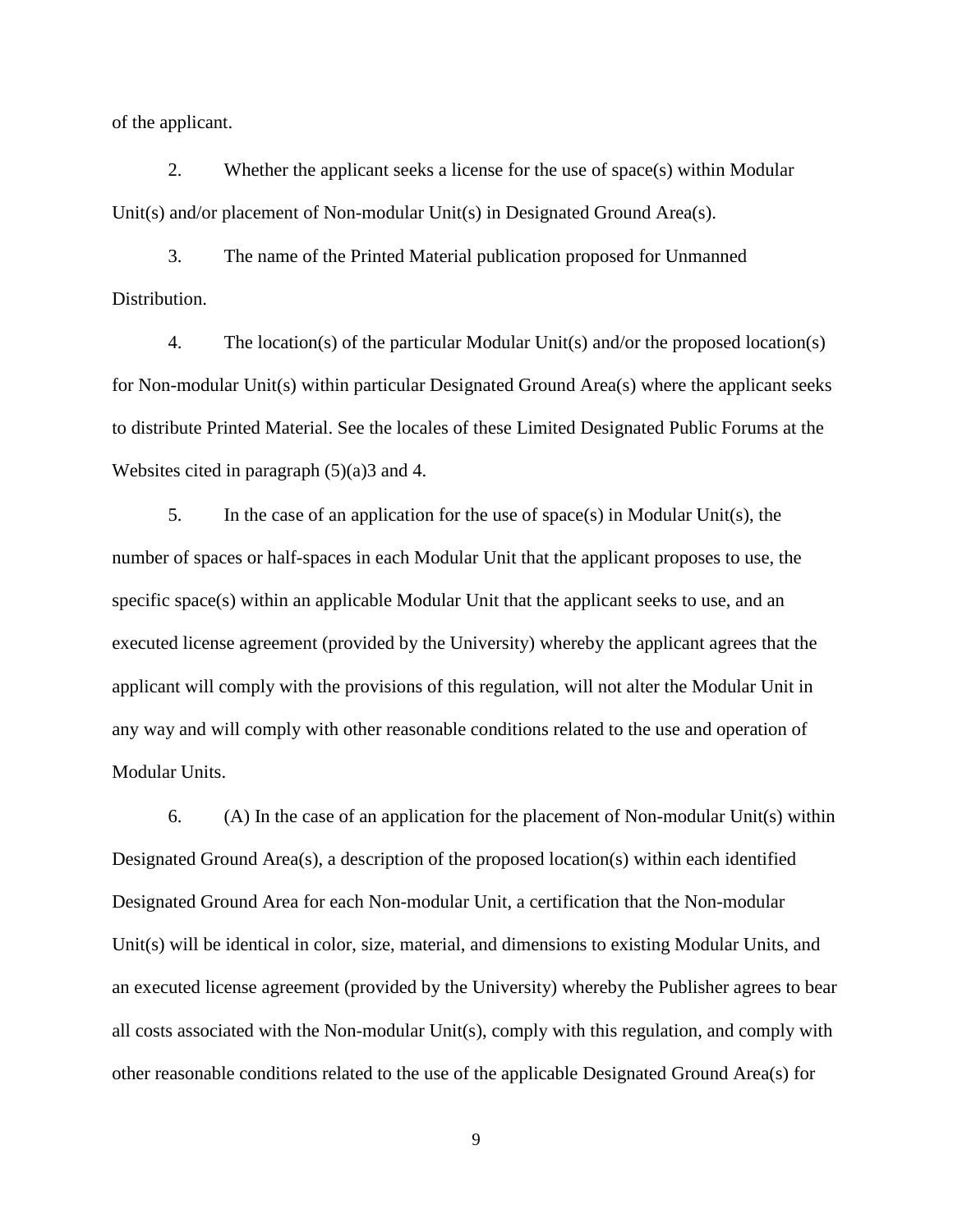Non-modular Unit(s).

(B) The requirements of this paragraph (5)(b)6 concerning the color, size, material and dimensions of Non-modular Units shall not apply to any Non-modular Unit already located in a Designated Ground Area as of October 16, 2012, for so long as it remains in the existing locale; all other provisions of this regulation shall apply. Applications for licenses for such already situated Non-modular Units shall be submitted to the Associate Vice President for Business Affairs no later than thirty (30) days after the effective date of this regulation.

(C) Notwithstanding anything in this paragraph (5)(b)6. to the contrary, an application for the placement of Non-modular Unit(s) within Designated Ground Area(s) may include a request that a variance be granted whereby such Non-modular Unit(s) may vary from existing Modular Units in color, size, material, and/or dimension. A request for such a variance must include the color, size, material, and dimensions of the proposed Non-modular Unit( $s$ ). The Associate Vice President for Business Affairs or designee shall determine whether to grant such a variance. In making such determination, the Associate Vice President for Business Affairs or designee shall not consider the content of the Printed Material to be distributed in such Nonmodular Unit(s), but shall consider the safety and aesthetic qualities of the proposed Nonmodular Unit(s).

7. The approximate number of pages of each edition of the Printed Material, the frequency of the proposed distribution of the Printed Material, and, if the application is for space in a Modular Unit, the width and length of the Printed Material to be distributed.

(c) The Associate Vice President for Business Affairs or designee shall issue an initial license, within fifteen (15) days of receipt of a complete application for the use of Modular Unit(s)or for the location of Non-modular Unit(s) in Designated Ground Area(s) (provided such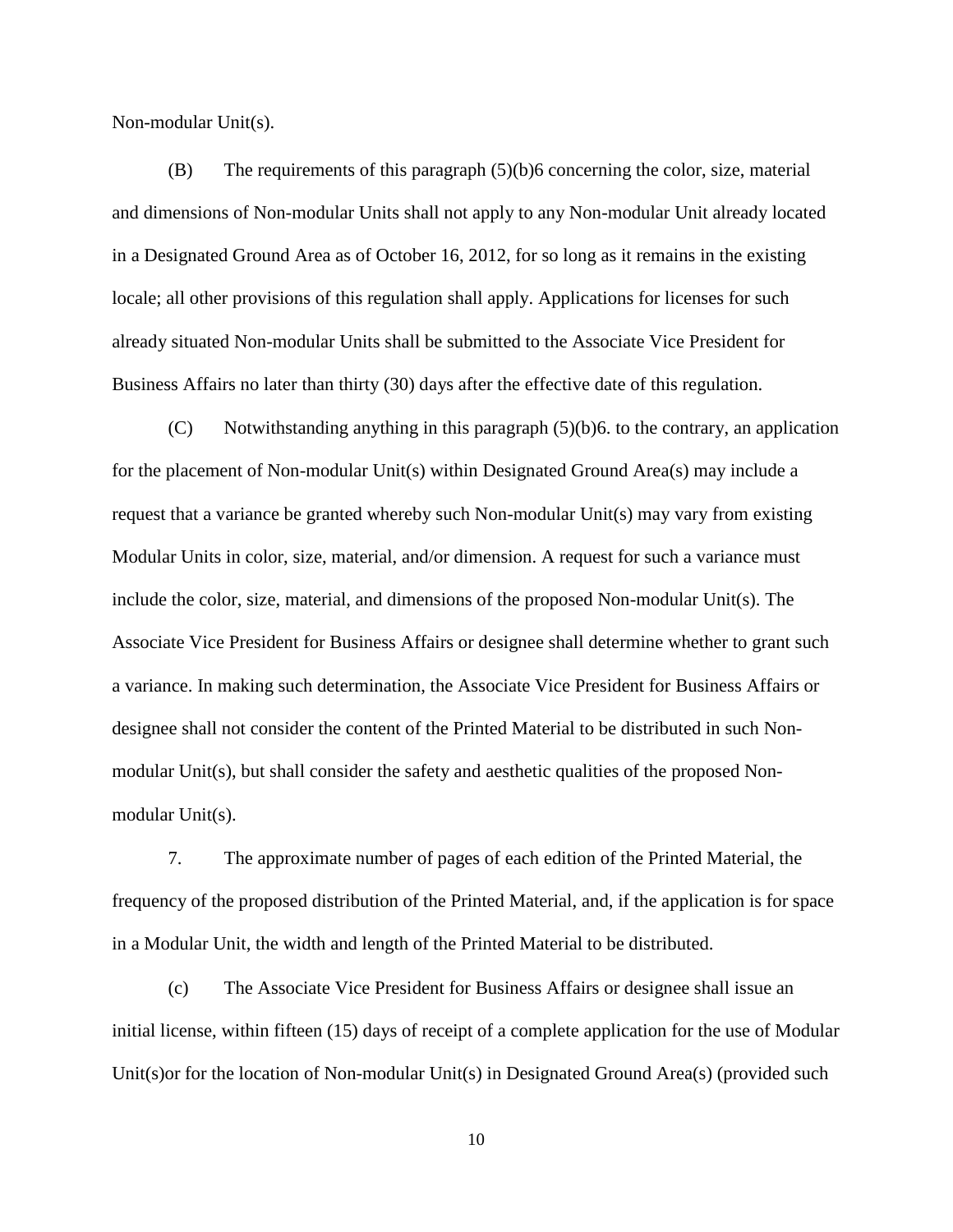application complies in all respects with the requirements of paragraph (5)(b) of this regulation) if all of the following criteria are met on the face of the applicant's application (and, upon issuance, a license for the Unmanned Distribution of Printed Materials shall be effective for the period from the date of issuance of the license until the date that is the August 1 following such issuance), and the license shall renew automatically for an additional one (1) year period unless notice of termination is given at least thirty (30) days prior to termination:

1. The space in the Modular Unit or the location in the Designated Ground Area sought is not under license to another Publisher;

2. The applicant is not seeking more than 33 percent of the available space in a single Modular Unit or of the available locales in a Designated Ground Area.

3. If the application is for a locale within a Designated Ground Area, the Nonmodular Unit satisfies the requirements of this regulation as to color, size, material and dimensions unless exempted under paragraph (5)(b)6. If the application is for space in a Modular Unit, the Printed Material will fit in the space sought (e.g., it is not too large for a half-space if that is sought).

4. The applicant, if it charges for its Printed Materials, shall (at applicant's sole cost and expense) install a system to control such access, be responsible for the maintenance of the system, and agree in the applicable license agreement that the University shall not be responsible for any loss of revenue or material of licensee as a result of any malfunction of the system.

5. The applicant has executed the applicable license agreement.

6. Applicants that submit an application in compliance with the provisions of this regulation will receive an initial license to distribute Printed Material in particular space(s) within Modular Unit(s) or to place Non-Modular Unit(s) in particular location(s) within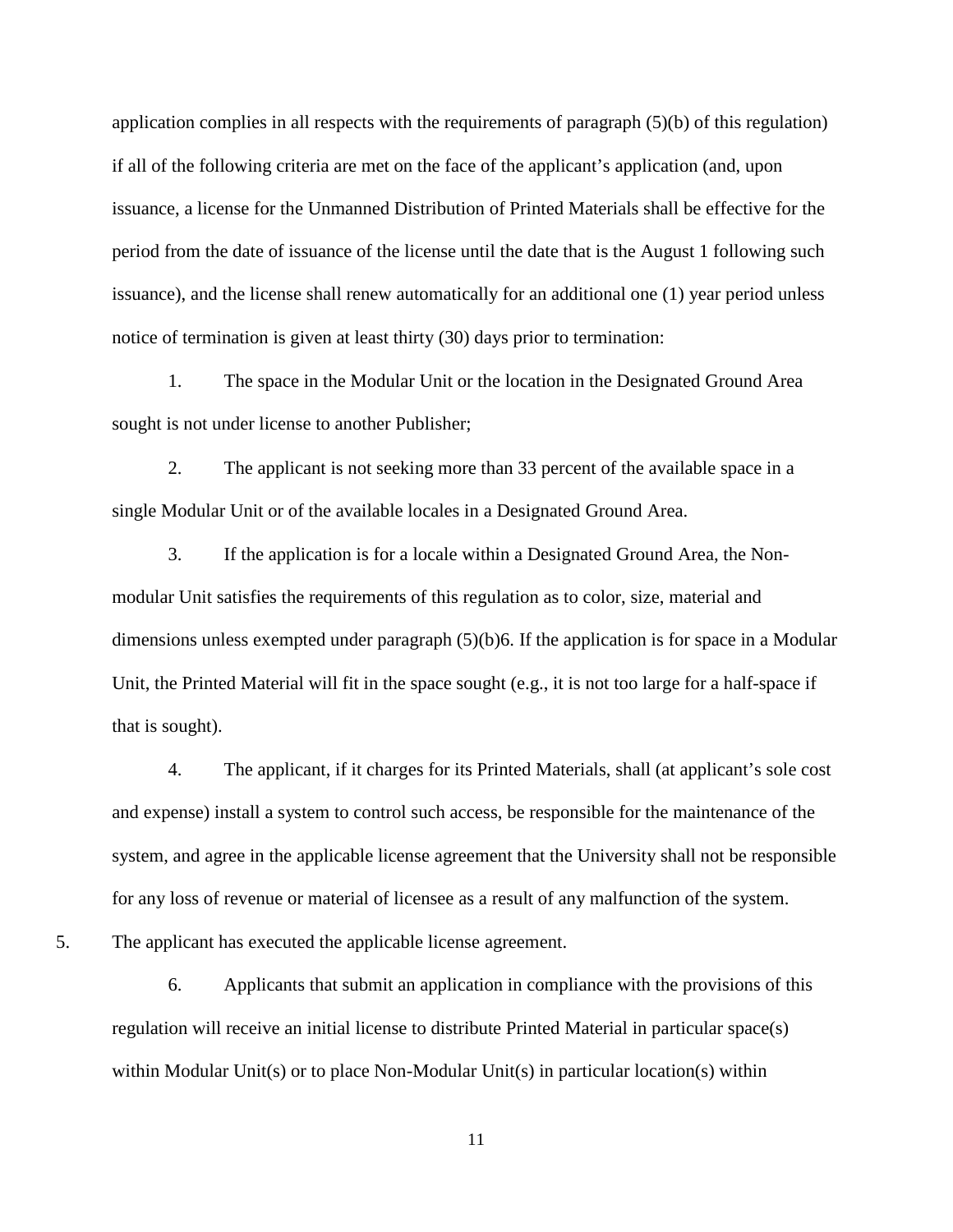Designated Ground Area(s) for that purpose on a first come, first served basis for applications determined by the Associate Vice President for Business Affairs or designee to equally satisfy the criteria established in paragraph (5)(b) and (c).

(d) When demand for spaces within Modular Units or demand for locales within Designated Ground Areas exceeds supply, then upon approval of an application for a license to use the last space in a given Modular Unit or the last locale within in a given Designated Ground Area, the Associate Vice President for Business Affairs or designee shall notify the license holders for the Modular Unit space or Designate Ground Area location that their licenses shall expire the following August 1. Then, the Associate Vice President for Business Affairs or designee will accept and evaluate applications from all Publishers for use of space(s) within those Modular Unit(s) and allocate locale(s) within those Designated Ground Area(s) for Nonmodular Units based on the following criteria:

1. A Publisher's historic use of space in a particular Modular Unit or of a locale within a particular Designated Ground Area will give rise to a presumption that such Publisher will be granted a license for the continued use of space in such Modular Unit or a locale in such Designated Ground Area.

2. If a Publisher that has not historically used space in a particular Modular Unit seeks a license for space in that Modular Unit, or if a Publisher that has not historically used a locale within a particular Designated Ground Area seeks a license to place a Non-modular Unit in that Designated Ground Area, the Associate Vice President for Business Affairs or designee will consider the following factors in determining whether to grant a license to said Publisher:

a. the length of the historic use of space in a Modular Unit or a locale in a Designated Ground Area (with preference given to publications that have used space in a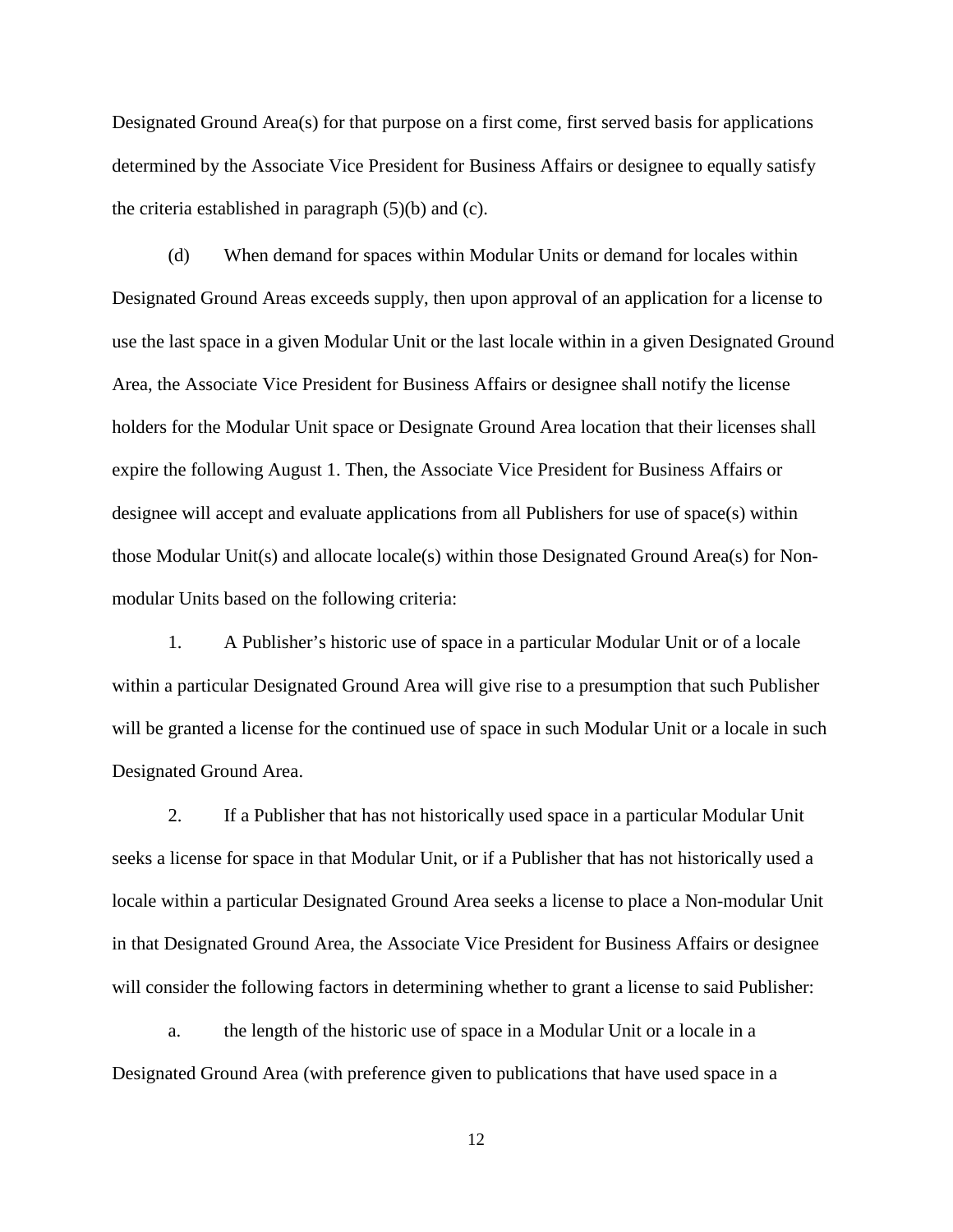particular Modular Unit or a locale in a particular Designated Ground Area for an extended period of time),

b. frequency of each Publisher's publication of Printed Material (with preference given to more frequent publications),

c. the number and proximity to one another of spaces in a single Modular Unit and/or spaces and/or locations in other Limited Public Forums, being used by each Publisher (with preference given to Publishers with limited or no distribution at a given location or at other nearby locations),

d. the length of the Printed Material (with preference given to lengthier publications), and

e. respecting a Modular Unit, the size of the Printed Material (with preference given to publications that fit well within the space requested in the Modular Unit).

3. The criteria and processes in paragraph (5)(b) and (c) shall also apply, except that the Associate Vice President or designee shall have thirty (30) days (rather than fifteen (15) days) from receipt of the applications to act on such applications.

(e) In the event a petition or application under this paragraph (5) is denied for failure to satisfy the criteria set forth in this paragraph (5), the University's Associate Vice President for Business Affairs or designee shall inform such petitioner or applicant in writing at the address set forth in the petition or application of the reason(s) for such denial and the petitioner or applicant may submit a new petition or application in accordance with the provisions of this paragraph (5). If a petitioner or applicant wishes to appeal any decision with respect to a petition for additional Designated Ground areas or an application for a license for the use of space(s) in Modular Unit(s) and/or location(s) for Non-modular Units in Designated Ground Area(s), such petitioner or applicant may submit an appeal to the University's Vice President for Business Affairs within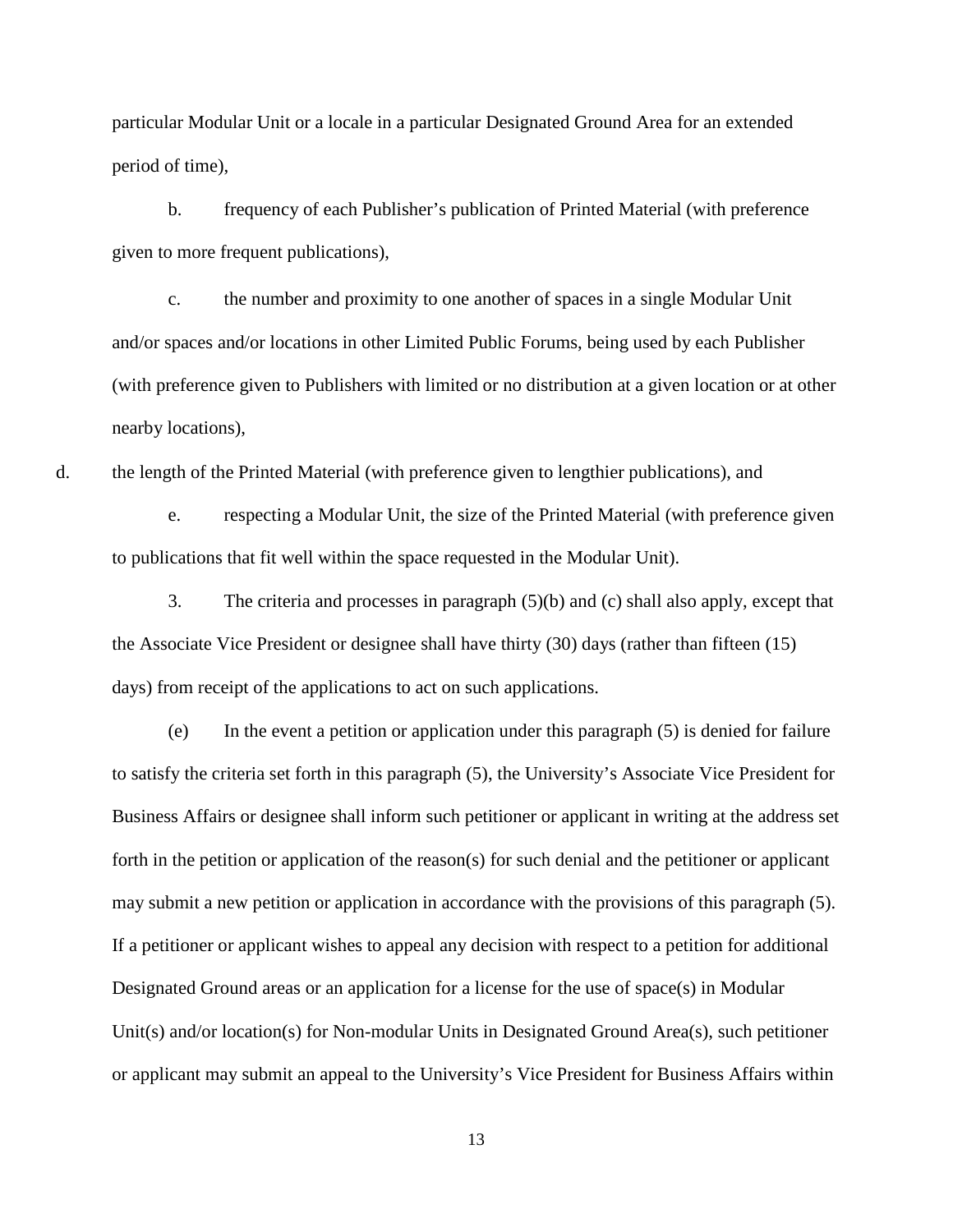ten (10) business days after receiving written notice of the denial at the address set forth in the petition or application. The appeal package shall be in writing and shall state with specificity why the petitioner or applicant believes the decision of the Associate Vice President for Business Affairs is at odds with the applicable standards and criteria in this regulation. The University's Vice President for Business Affairs will make a final determination with respect to such an appeal on or before the 30th day following the receipt of a complete appeal package, and will notify the applicant in writing of such determination at the address set forth in the petition or application.

(f) The following obligations shall apply to all recipients of licenses under this regulation:

1. All Non-modular Unit(s) placed in Designated Ground Areas under licenses to a Publisher shall be kept in a serviceable, neat and clean condition, free of graffiti by such Publisher, and shall be serviced and repaired in a regular and periodic manner, and replaced when necessary, by the Publisher. The Publisher shall promptly, at its own cost, remove such Non-modular Unit(s) when directed by the University to do so due to severe weather conditions or other reasons related to the health, safety, or security of the University, people or property.

2. All spaces in Modular Unit(s) licensed to a Publisher shall be used for their intended purpose and without damage or impairment of such Modular Unit(s).

(g) Any Non-modular Unit or use of space in a Modular Unit not complying with this regulation will be considered a nuisance to the University community and the Non-modular Unit and its contents or the contents of the space in the Modular Unit may be removed and stored or disposed of by the University. In those cases where there is no immediate danger to health, safety or security, the University will provide Publisher with notice of failure to adhere to this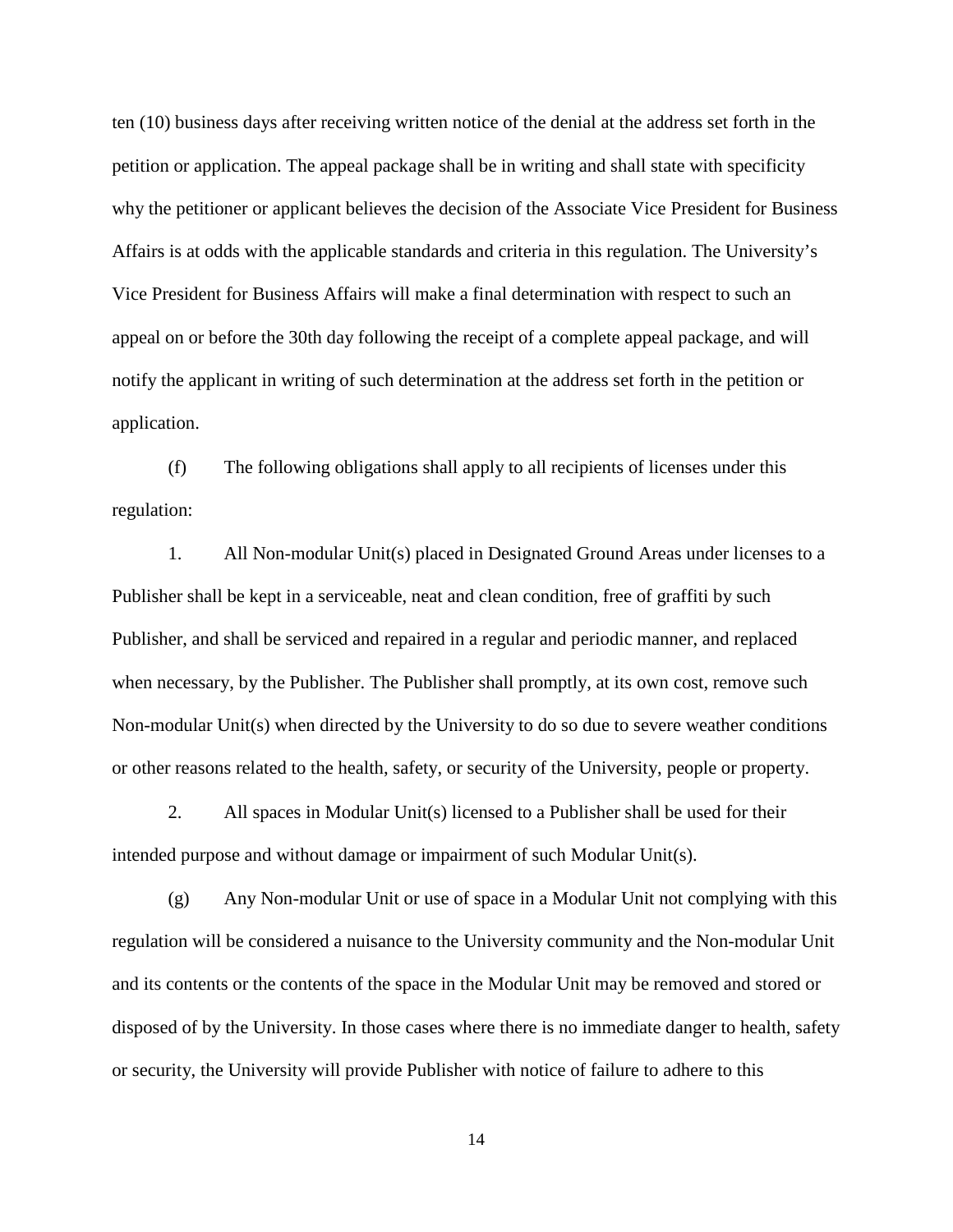regulation and will give Publisher three (3) days to cure such failure prior to such removal. Following such three-day cure period, if applicable, any non-compliance with this regulation may result in removal of Printed Material or related equipment in accordance with paragraph (7).

(h) The University may revoke or suspend a license and discontinue Publisher's use of a space in a Modular Unit or a locale for a Non-modular Unit in a Designated Ground Area upon determining that the location of the Modular Unit or Non-modular Unit no longer being used by the licensee or is needed for University infrastructure, service areas, landscaping, activities or work. No revocation or suspension shall be effective until ten (10) business days after the licensee has been given notice in writing which states the reason for the revocation or suspension, as the case may be. A licensee may appeal any termination to the University's Vice President for Business Affairs within ten (10) business days after receiving notice of the termination. The filing of the appeal shall toll the effectiveness of the termination until 10 days after the determination of the appeal. The appeal shall be in writing and shall state with specificity why the licensee believes the termination is at odds with the applicable standards and criteria in this regulation. The University's Vice President for Business Affairs will make a final determination of the appeal on or before the 30th day following the receipt of a complete appeal package, and will notify the applicant in writing of such determination at the address stated on the licensee's appeal.

(6) Additional regulatory measures shall be observed where such regulations are necessary for special areas of the campus. The following are considered special areas: The J. Hillis Miller Health Center, P.K. Yonge Developmental Research School campus and Florida Field. Distribution of Printed Material in these areas must be pursuant to the policies for these areas. Such policies are available from the director of each area or designee.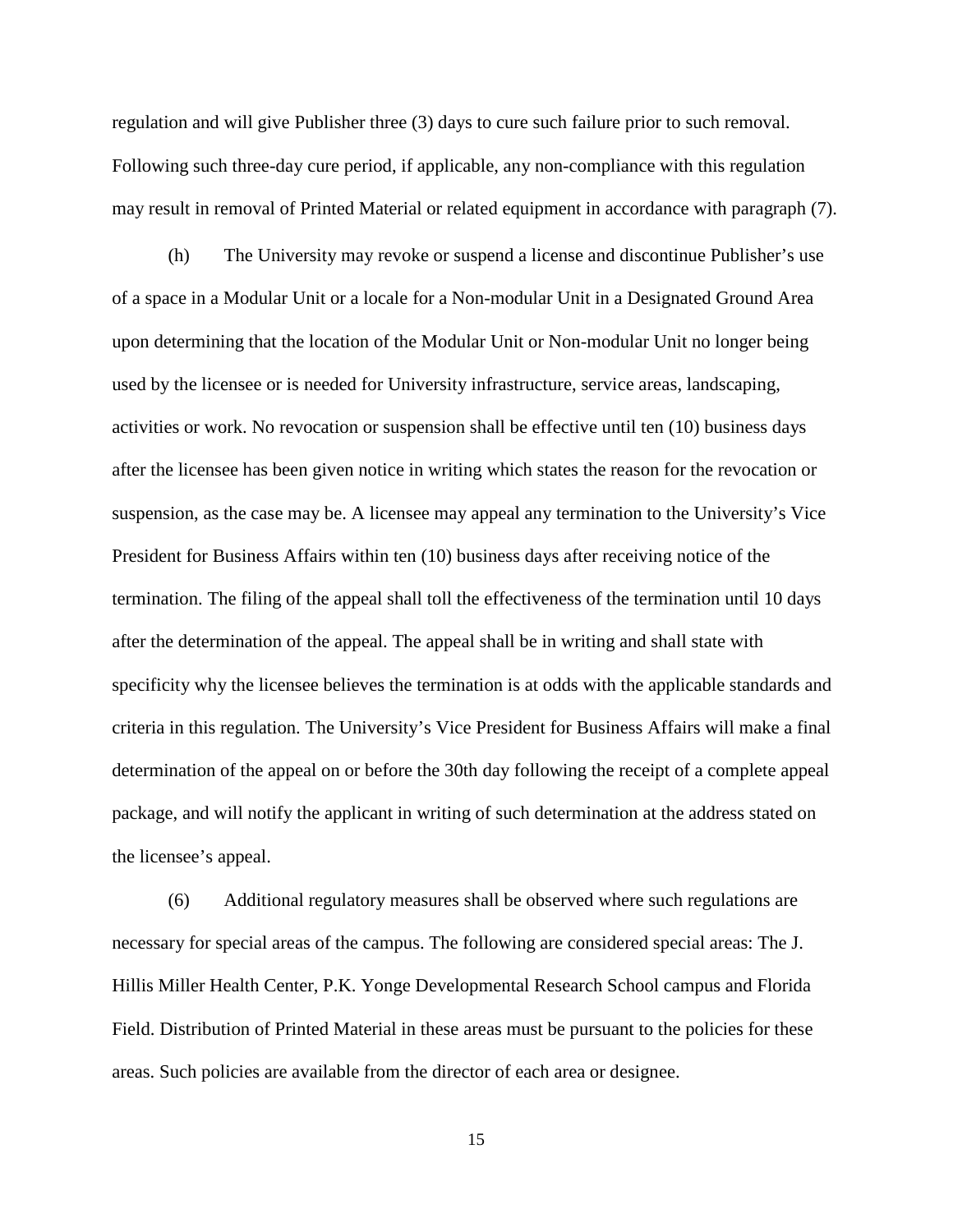(7) Failure to adhere to this regulation or a license issued under it may result in removal of the Printed Material and related equipment. The University shall notify the Publisher of any such failure, provide the Publisher an opportunity to respond to the notice, to be heard regarding the allegations in the notice, and to appeal any finding adverse to the Publisher in accordance with procedures that are consistent with the procedures for contesting other licensing decisions. Notwithstanding anything to the contrary herein, the University may remove Printed Material and/or related equipment that the University deems non-compliant with this regulation pending final resolution of the appeals process. Any member of the University community who is found to have violated this regulation is subject to disciplinary action. Any violator shall be responsible for any costs arising from the violation that are incurred by the University, its personnel, invitees, and contractors and/or the public for clean-up, repair, removal and/or replacement of property and equipment and/or for harm to people.

(8) Any individual, group or organization engaged in the distribution of Printed Material in violation of this regulation may be prevented from continuing distribution of Printed Material if such action is found to be necessary to protect the uninterrupted or orderly operation of the University, the University's resources, the University's faculty's, staff's, student's or invitees' work and activities, or the safety and security of the University, people or property.

(9) Any member of the University community who wrongfully interferes with the distribution of Printed Material in accordance with this regulation is subject to disciplinary action by the University.

Authority: BOG Regulation 1.001.

History: New 9-29-75, Amended 8-15-78, 8-6-81, 9-15-83, Formerly 6C1-2.03, Amended 5-19-93, 7-11-94, 5-1-96, 6-3-03, 5-30-04, Formerly 6C1-2.003, Amended 12-11-09,